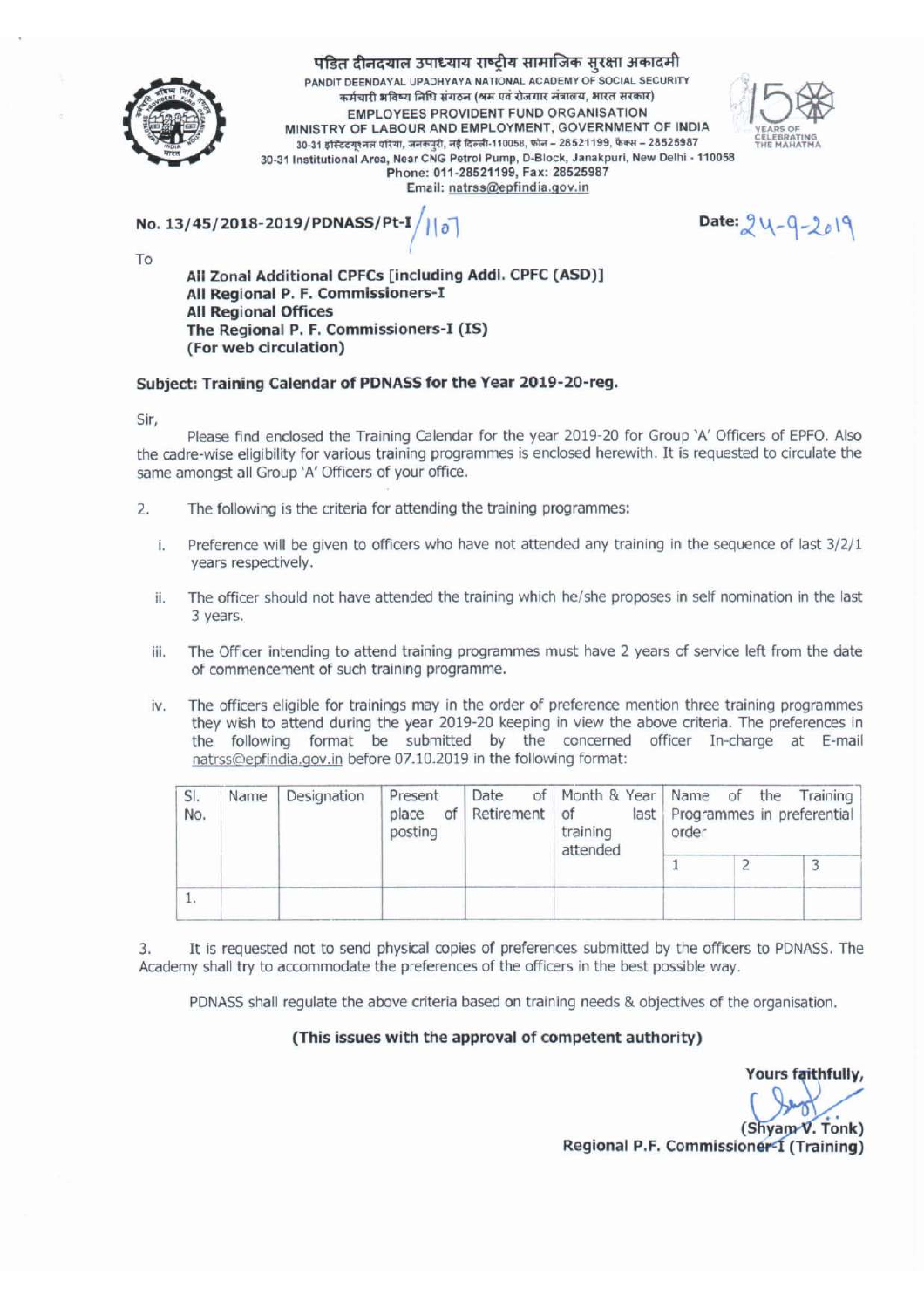# **TRAINING CALENDAR 2019-2020**

| <b>S. No.</b> | 2019-2020                                                                                            | <b>AUG</b> | <b>SEP</b> | <b>OCT</b> | <b>NOV</b> | <b>DEC</b> | <b>JAN'20</b> | <b>FEB'20</b> | <b>MAR'20</b> |
|---------------|------------------------------------------------------------------------------------------------------|------------|------------|------------|------------|------------|---------------|---------------|---------------|
|               | <b>FUNCTIONAL PROGRAMMES</b>                                                                         |            |            |            |            |            |               |               |               |
| 1.            | <b>Human Resource Management and</b>                                                                 |            |            | $09-11$    |            |            |               |               |               |
|               | <b>Development (3 Days)</b>                                                                          |            |            |            |            |            |               |               |               |
| 2.            | <b>Financial Management &amp; Investments</b>                                                        |            |            |            |            |            |               | $17-19$       |               |
|               | $(3 \text{ Days})$                                                                                   |            |            |            |            |            |               |               |               |
| 3.            | <b>EPF &amp; MP Act: Strategies for Voluntary</b>                                                    |            |            | $14 - 16$  |            |            |               |               |               |
|               | <b>Compliance (3 Days)</b>                                                                           |            |            |            |            |            |               |               |               |
| 4.            | <b>Compliance Management (5 Days)</b>                                                                |            |            |            |            | $09-13$    |               |               |               |
| 5.            | <b>Reservation Provisions &amp; Role of Liaison</b>                                                  |            |            |            |            |            | $09-10$       |               |               |
|               | <b>Officers (2 Days)</b>                                                                             |            |            |            |            |            |               |               |               |
| 6.            | <b>Preventative Vigilance and Functions of</b><br><b>Inquiry (IOs) and Presenting Officers (POs)</b> |            |            | $14 - 16$  |            |            |               |               |               |
|               | (3 Days)                                                                                             |            |            |            |            |            |               |               |               |
| 7.            | <b>Customer Relationship Management (3 Days)</b>                                                     |            |            |            |            |            |               | 26-28         |               |
| 8.            | <b>E-Governance in EPFO (3 Days)</b>                                                                 |            |            |            |            |            | 06-08         |               |               |
| 9.            | <b>Official Language (2 Days)</b>                                                                    |            |            |            |            |            |               | $13 - 14$     |               |
| 10.           | <b>Training Programme on EPS, 1995 &amp;</b>                                                         |            |            |            |            | $02 - 04$  |               |               |               |
|               | <b>International Workers (3 Days)</b>                                                                |            |            |            |            |            |               |               |               |
| 11.           | <b>Training Programme for Audit Officers</b><br>(3 Days)                                             |            |            |            |            |            | 29-31         |               |               |

**11 Functional Programmes**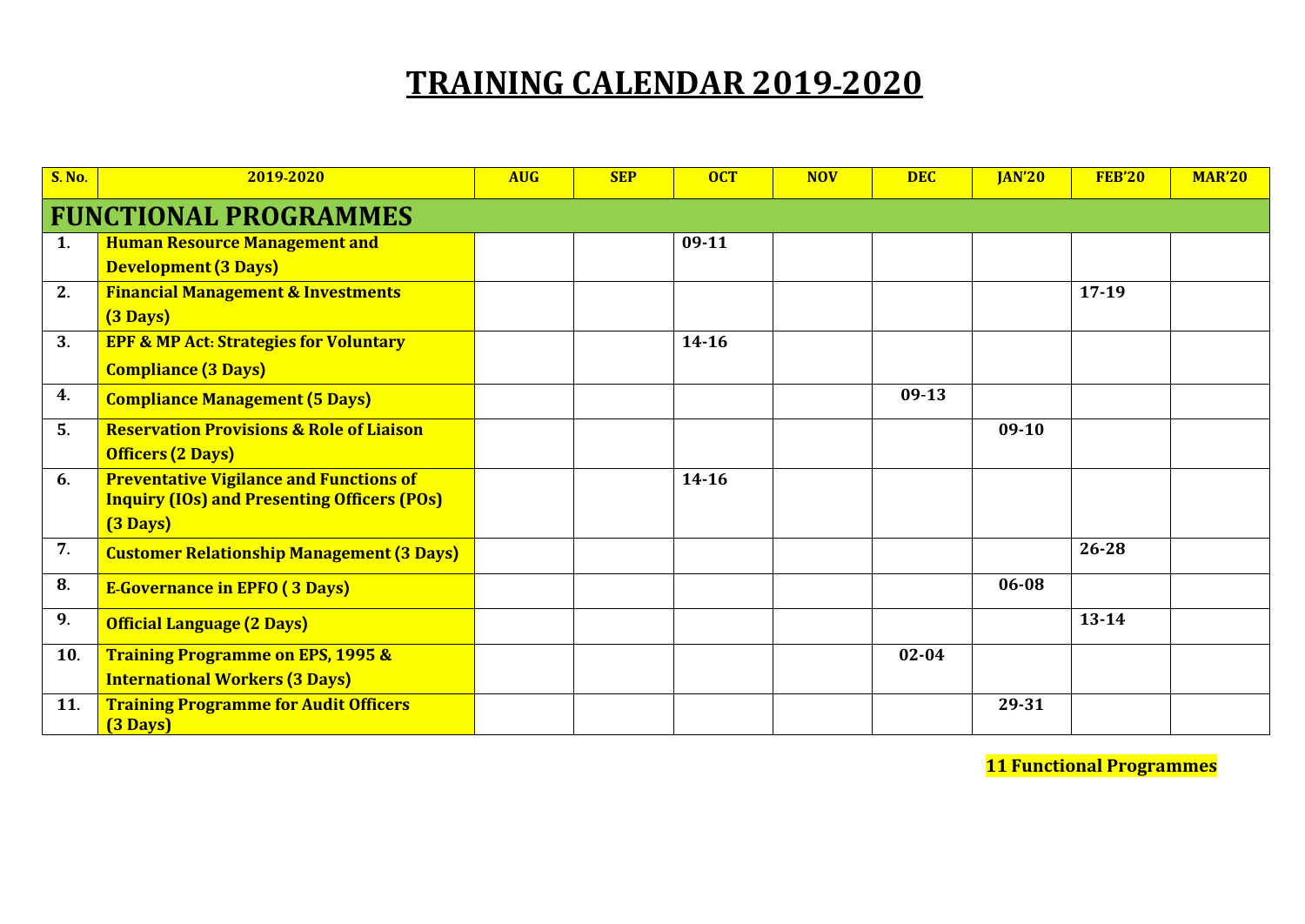| <b>S. No.</b> | 2019-2020                                                                                                          | <b>AUG</b> | <b>SEP</b> | <b>OCT</b> | <b>NOV</b> | <b>DEC</b> | <b>IAN'20</b> | <b>FEB'20</b> | <b>MAR'20</b> |  |
|---------------|--------------------------------------------------------------------------------------------------------------------|------------|------------|------------|------------|------------|---------------|---------------|---------------|--|
|               | <b>ORIENTATION PROGRAMMES FOR CBT MEMBERS/OFFICERS OF EPFO</b>                                                     |            |            |            |            |            |               |               |               |  |
| 1.            | <b>Orientation Programme for CBT Members</b><br>(1 Day) - (Dates to be decided)                                    |            |            |            |            |            |               |               |               |  |
| 2.            | <b>Orientation Programme for Officers on Deputation</b><br>$(1 \text{ Day})$ –(Held on $13^{\text{th}}$ June 2019) |            |            |            |            |            |               |               |               |  |
| 3.            | <b>Orientation Programme on Promotion to RPFC-II (5 Days)</b>                                                      |            |            |            |            | $16 - 20$  |               |               |               |  |
| 4.            | <b>Orientation Programme on Promotion to RPFC-I (5 Days)</b>                                                       |            |            |            | 25-29      |            |               |               |               |  |
| 5.            | <b>Orientation Programme on Promotion to ACC (3 Days)</b>                                                          |            |            |            |            |            |               | $03 - 05$     |               |  |

### **05 Orientation Programmes for CBT Members/Officers of EPFO**

| <b>S. No.</b> | 2019-2020                                             | <b>AUG</b> | <b>SEP</b> | <b>OCT</b>            | <b>NOV</b> | <b>DEC</b> | <b>JAN'20</b> | <b>FEB'20</b>   | <b>MAR'20</b> |
|---------------|-------------------------------------------------------|------------|------------|-----------------------|------------|------------|---------------|-----------------|---------------|
|               | <b>MID CAREER TRAINING PROGRAMMES</b>                 |            |            |                       |            |            |               |                 |               |
|               | <b>Mid-Career Training Programme for Senior Level</b> |            |            | <b>10 Oct -06 Nov</b> |            |            |               |                 |               |
|               | <b>Management (4 weeks)</b>                           |            |            |                       |            |            |               |                 |               |
|               | <b>Mid-Career Training Programme for Middle Level</b> |            |            |                       | 04-29      |            |               |                 |               |
|               | <b>Management (4 weeks)</b>                           |            |            |                       |            |            |               |                 |               |
|               | <b>Mid-Career Training Programme for Junior Level</b> |            |            |                       |            |            |               | 13 Jan.-07 Feb. |               |
|               | <b>Management (4 weeks)</b>                           |            |            |                       |            |            |               |                 |               |

**03 Mid-Career Programmes**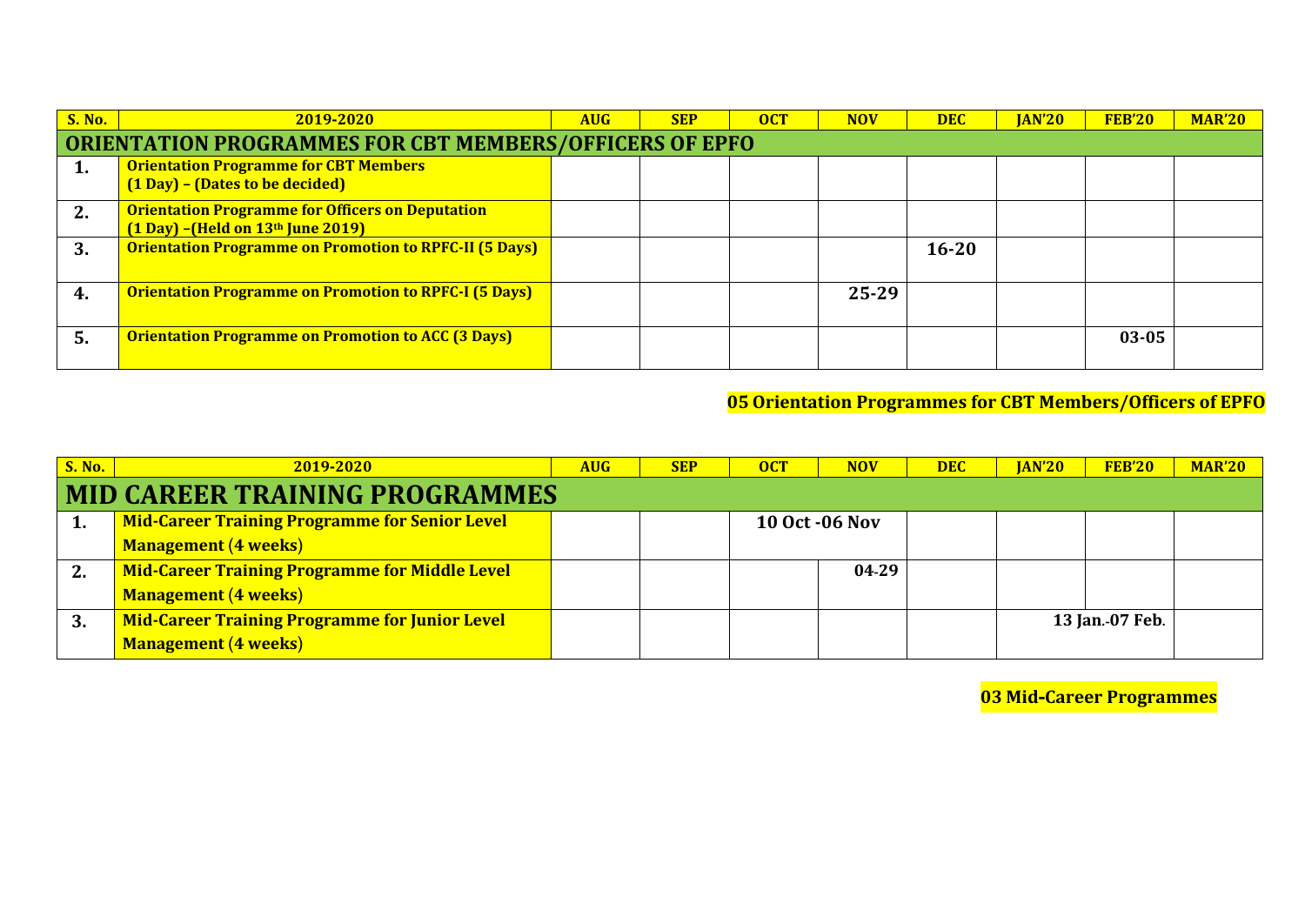| <b>S. No.</b> | 2019-2020                                                                            | <b>AUG</b> | <b>SEP</b> | <b>OCT</b> | <b>NOV</b>          | <b>DEC</b> | <b>JAN'20</b> | <b>FEB'20</b> | <b>MAR'20</b> |  |
|---------------|--------------------------------------------------------------------------------------|------------|------------|------------|---------------------|------------|---------------|---------------|---------------|--|
|               | <b>MANAGEMENT DEVELOPMENT PROGRAMME</b>                                              |            |            |            |                     |            |               |               |               |  |
| 1.            | <b>Attitude for Altitude (5 Days)</b>                                                |            |            | $21 - 25$  |                     |            |               |               |               |  |
|               | (Outbound Programme)                                                                 |            |            |            |                     |            |               |               |               |  |
| 2.            | <b>Ethics and Values in Governance (3 Days)</b>                                      |            |            |            |                     | $18 - 20$  |               |               |               |  |
| 3.            | <b>Strategic Management (3 Days)</b>                                                 | 07-09      |            |            |                     |            | 15-17         |               |               |  |
| 4.            | <b>Leadership &amp; Change Management</b> (3 Days)                                   |            |            | $21 - 23$  |                     |            | 20-22         |               |               |  |
| 5.            | <b>Excellence in Leadership &amp; Governance for EPF Nepal</b><br>$(5 \text{ Days})$ |            |            |            |                     |            |               |               | $16-20$       |  |
| 6.            | <b>Work Life Balance (3 Days) - (Held on 10-12 April</b><br>2019)                    |            |            |            |                     |            |               |               |               |  |
| 7.            | <b>Planning for Life after Retirement (3 Days)</b>                                   |            |            |            | 30th Oct.-01st Nov. |            | 22-24         |               |               |  |
| 8.            | <b>Communication and Presentation Skills (3 Days)</b>                                |            |            | 21-23      |                     |            | 27-29         |               |               |  |
| 9.            | <b>Self-Management &amp; Skills for Professional Excellence</b>                      |            |            |            |                     | $02 - 04$  |               |               |               |  |
|               | $(3 \text{ Days})$                                                                   |            |            |            |                     |            |               |               |               |  |

**13 Management Development Programme**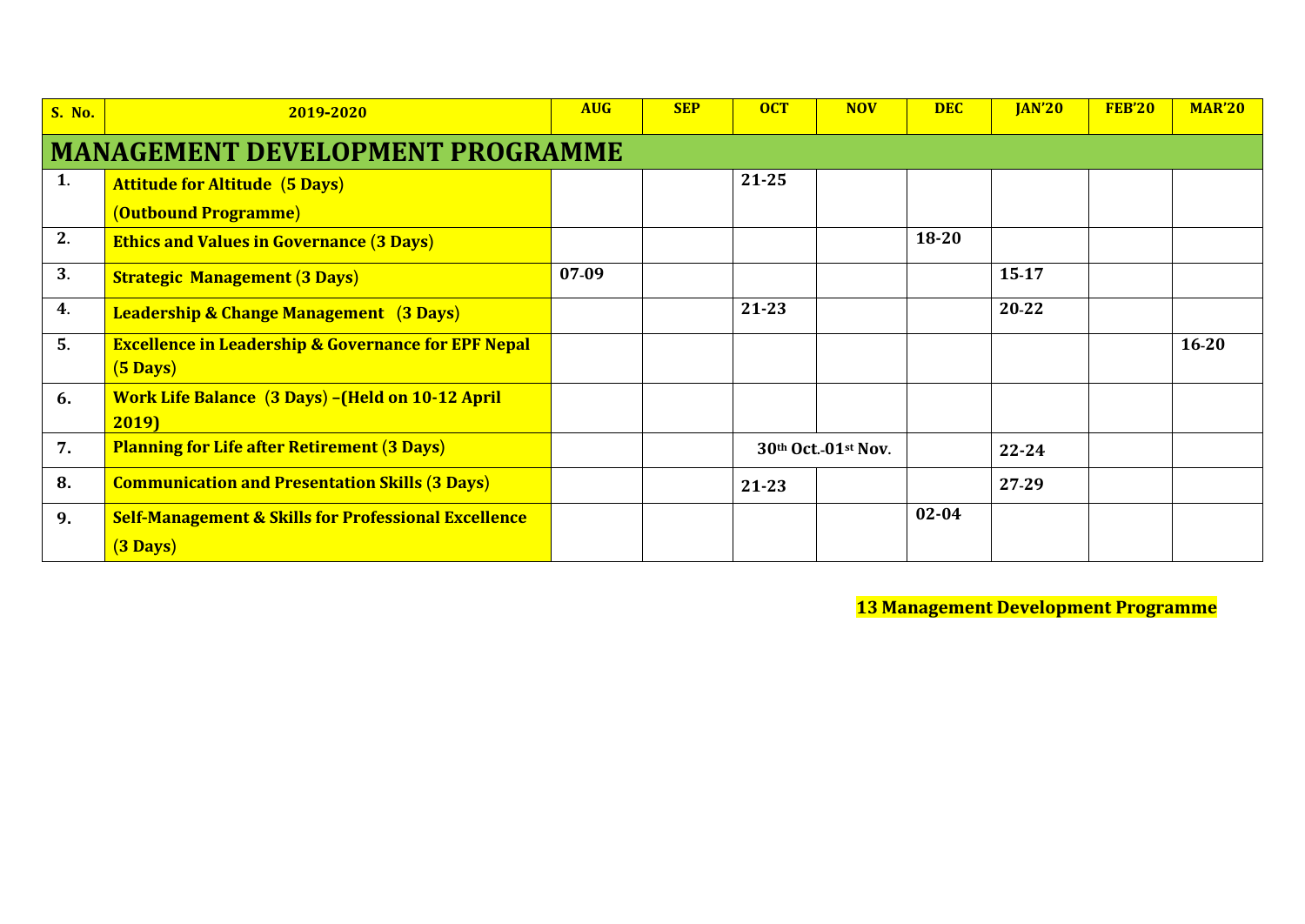| <b>S. No.</b> | 2019-2020                                   | <b>AUG</b> | <b>SEP</b> | <b>OCT</b> | <b>NOV</b> | <b>DEC</b> | <b>JAN'20</b> | <b>FEB'20</b> | <b>MAR'20</b> |
|---------------|---------------------------------------------|------------|------------|------------|------------|------------|---------------|---------------|---------------|
|               | <b>WORKSHOP</b>                             |            |            |            |            |            |               |               |               |
| 1.            | <b>Workshop on Gender Sensitization</b>     |            |            | 03-04      |            |            |               |               |               |
|               | $(2 \text{ Days})$                          |            |            |            |            |            |               |               |               |
| 2.            | <b>Workshop on Right to Information Act</b> |            |            |            |            |            |               | 24-25         |               |
|               | $(2 \text{ Days})$                          |            |            |            |            |            |               |               |               |
| 3.            | <b>Workshop for Exempted Establishments</b> |            |            |            |            | 23-24      |               | $10 - 11$     |               |
|               | $(2 \text{ Days})$                          |            |            |            |            |            |               |               |               |

### **04 Workshops**

| <b>S. No.</b> | 2019-2020                                                                                                 | <b>AUG</b> | <b>SEP</b> | <b>OCT</b> | <b>NOV</b> | <b>DEC</b> | <b>JAN'20</b> | <b>FEB'20</b> | <b>MAR'20</b> |
|---------------|-----------------------------------------------------------------------------------------------------------|------------|------------|------------|------------|------------|---------------|---------------|---------------|
|               | NATIONAL/INTERNATIONAL TRAININGS/SEMINARS                                                                 |            |            |            |            |            |               |               |               |
|               | <b>National Seminar on Global Trends in Social Security</b><br><b>&amp; Pension</b><br>$(1 \text{ Days})$ |            |            |            |            | 02         |               |               |               |
| 2.            | <b>Seminar for International Workers of Establishments</b><br>$(1 \text{ Day})$                           |            |            |            | 22         |            |               |               |               |
| 3.            | <b>International Training Programme on Managing</b><br><b>Social Security Systems (5 Days)</b>            |            |            |            | 04-08      |            |               |               |               |

**03 International/National Seminars**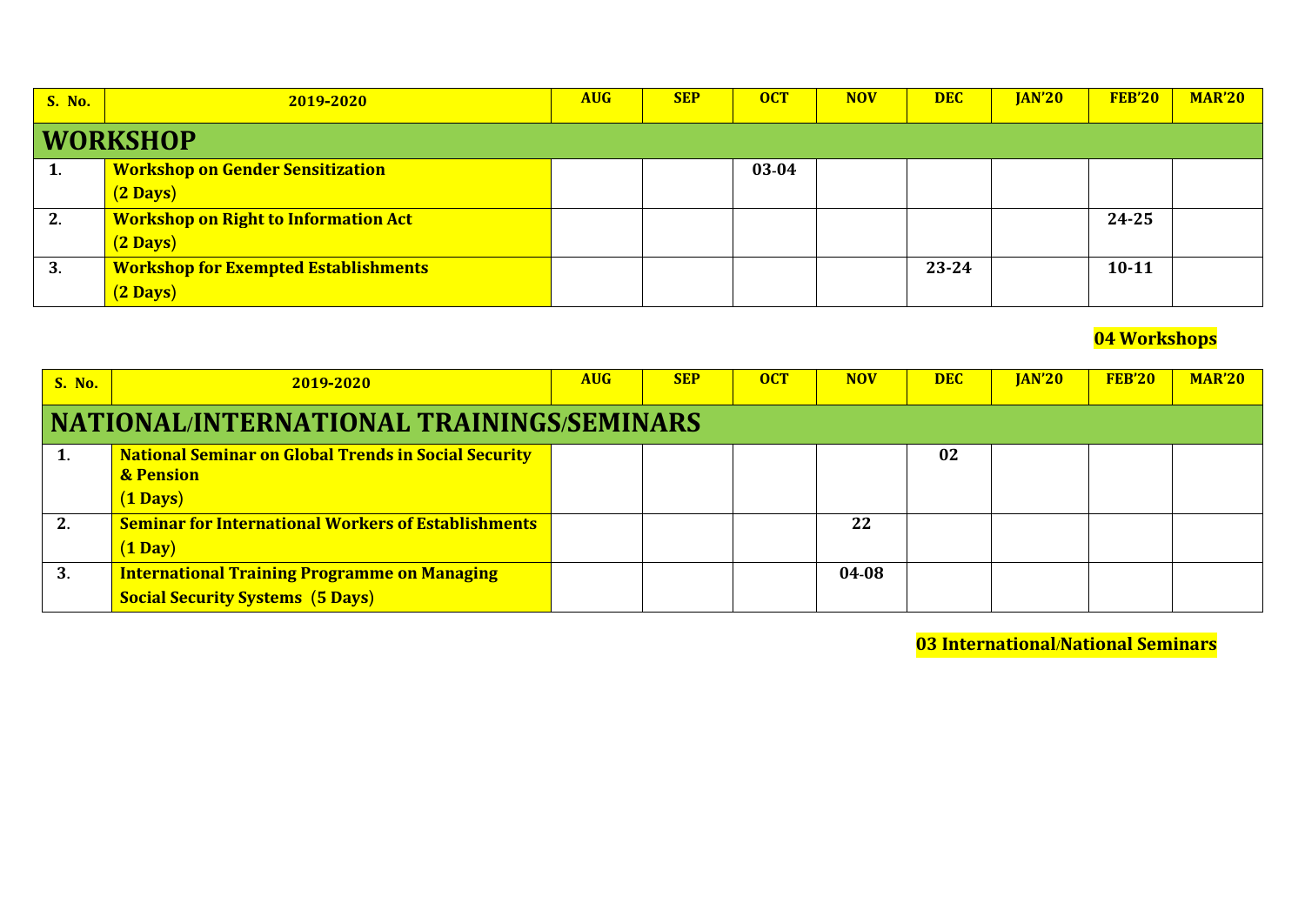| <b>S. No.</b> | 2019-2020                                                         | <b>AUG</b> | <b>SEP</b> | <b>OCT</b> | <b>NOV</b> | <b>DEC</b> | <b>JAN'20</b> | <b>FEB'20</b> | <b>MAR'20</b> |  |  |
|---------------|-------------------------------------------------------------------|------------|------------|------------|------------|------------|---------------|---------------|---------------|--|--|
|               | DEPARTMENT OF PERSONNEL & TRAINING SPONSORED TRAINING FOR TRAINER |            |            |            |            |            |               |               |               |  |  |
|               | <b>PROGRAMME</b>                                                  |            |            |            |            |            |               |               |               |  |  |
| 1.            | <b>Direct Trainers Skills (DTS) (5 Days)</b>                      | $29$ July- |            |            |            |            |               |               |               |  |  |
|               |                                                                   | $02$ Aug.  |            |            |            |            |               |               |               |  |  |
| 2.            | <b>Design of Training (DoT) (5 Days)</b>                          | 05-09      |            |            |            |            |               |               |               |  |  |
| 3.            | <b>Systematic Approach to Training (SAT) (3 Days)</b>             | 28-30      |            |            |            |            |               |               |               |  |  |
| 4.            | <b>Evaluation of Training (EOT) (5 Days)</b>                      |            | 23-27      |            |            |            |               |               |               |  |  |
| 5.            | <b>Mentoring Skills (3 Days)</b>                                  |            |            | 16-18      |            |            |               |               |               |  |  |
| 6.            | <b>Training Need Analysis (TNA) (6 Days)</b>                      |            |            |            | 04-09      |            |               |               |               |  |  |
| 7.            | <b>Experiential Learning Tools (ELT) (5 Days)</b>                 |            |            |            | 18-22      |            |               |               |               |  |  |
| 8.            | <b>MT Development on Facilitation Skills (6 Days</b>              |            |            |            |            | $04 - 11$  |               |               |               |  |  |

**08 DoP&T programmes**

| 2019-2020                                   | <b>AUG</b> | <b>SEP</b>              | <b>OCT</b> | <b>NOV</b> | <b>DEC</b> | <b>JAN'20</b> | <b>FEB'20</b> | <b>MAR'20</b> |
|---------------------------------------------|------------|-------------------------|------------|------------|------------|---------------|---------------|---------------|
| <b>Total Number of Trainings in a Month</b> | 04         | $\overline{\mathbf{0}}$ | 1 Л<br>1U  | 06         | 08         | 08            | 06            | 01            |

**TOTAL TRAINING PROGRAMMES (47 TRAINING PROGRAMMES)**

 **Including 08 DoP&T SPONSORED PROGRAMME**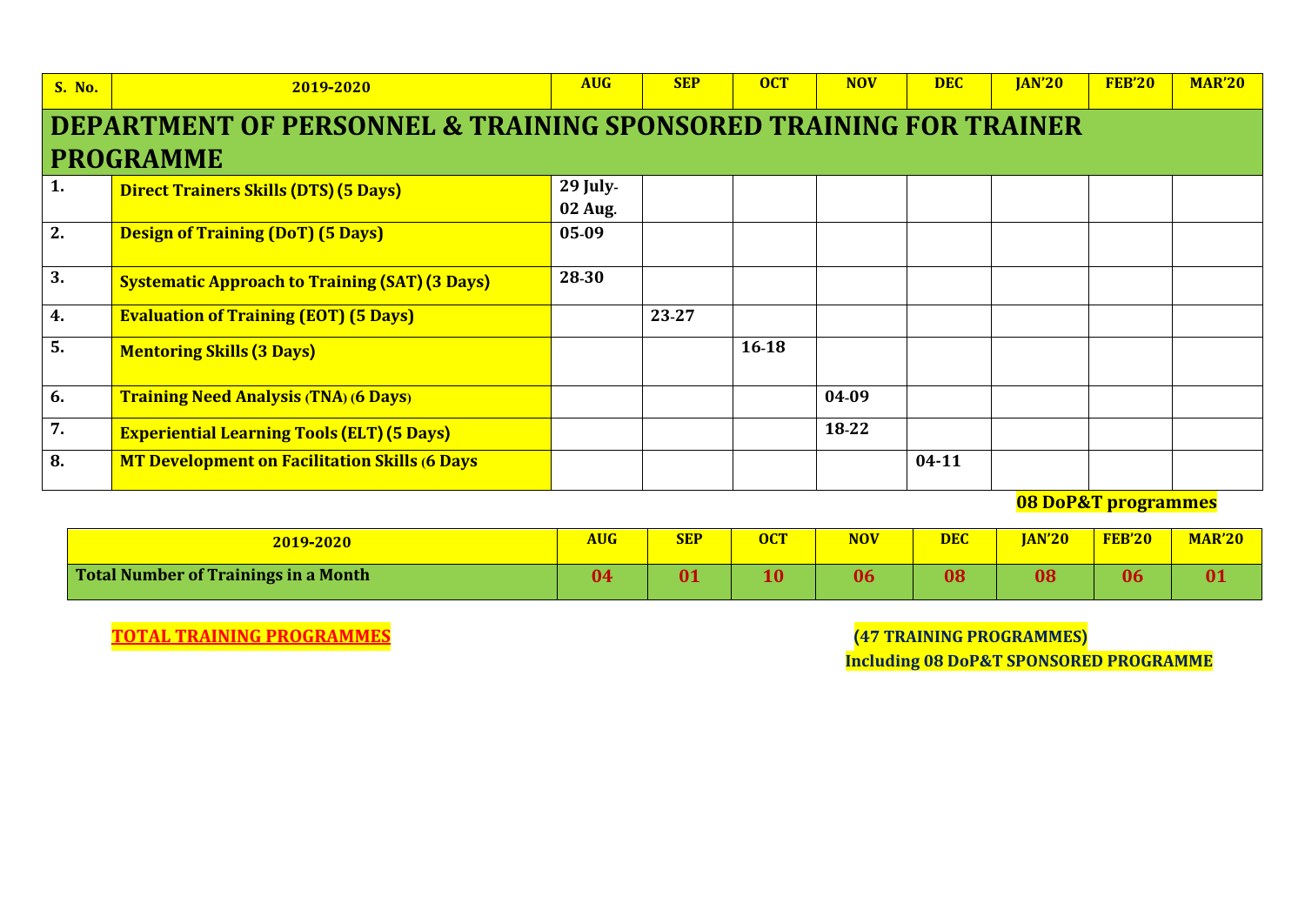## **CADRE-WISE DETAILS OF THE TRAINING PROGRAMMES (2019-20)**

| S. NO.      | NAME OF THE TRAINING & MONTH                                                                         | <b>APFC</b>  | <b>APFC/RC-II</b> | <b>RC-II/RC-I</b>                 | <b>RC-I/ACC</b>         |
|-------------|------------------------------------------------------------------------------------------------------|--------------|-------------------|-----------------------------------|-------------------------|
| August-2019 |                                                                                                      |              |                   |                                   |                         |
| 1.          | <b>Direct Trainers Skills (DTS) (5 Days)</b>                                                         | <b>NA</b>    | <b>NA</b>         | <b>NA</b>                         | <b>NA</b>               |
| 2.          | <b>Strategic Management (3 Days)</b>                                                                 |              |                   |                                   | ✓                       |
| 3.          | Design of Training (DoT) (5 Days)                                                                    | <b>NA</b>    | <b>NA</b>         | <b>NA</b>                         | <b>NA</b>               |
| 4.          | <b>Systematic Approach to Training (SAT) (3 Days)</b>                                                | <b>NA</b>    | <b>NA</b>         | <b>NA</b>                         | <b>NA</b>               |
|             | September-2019                                                                                       |              |                   |                                   |                         |
| 1.          | <b>Evaluation of Training (EOT) (5 Days)</b>                                                         | <b>NA</b>    | <b>NA</b>         | <b>NA</b>                         | <b>NA</b>               |
|             | October-2019                                                                                         |              |                   |                                   |                         |
| 1.          | <b>Workshop on Gender Sensitization (2 Days)</b>                                                     | $\checkmark$ | $\checkmark$      | $\overline{\checkmark}$           | $\checkmark$            |
| 2.          | Mid-Career Training Programme for Senior Level Management (4 Weks)                                   |              |                   |                                   | ✓                       |
| 3.          | <b>Human Resource Management and Development (5 Days)</b>                                            | $\checkmark$ | $\checkmark$      |                                   |                         |
| 4.          | EPF & MP Act: Strategies for Voluntary Compliance (3 Days)                                           | $\checkmark$ | $\checkmark$      | $\checkmark$                      |                         |
| 5.          | Preventative Vigilance & Functions of Inquiry Officers and Presenting Officers<br>$(3 \text{ Days})$ |              |                   | <b>Vigilance Officers of EPFO</b> |                         |
| 6.          | <b>Mentoring Skills (3 Days)</b>                                                                     | <b>NA</b>    | <b>NA</b>         | <b>NA</b>                         | <b>NA</b>               |
| 7.          | <b>Attitude for Altitude (5 Days)</b>                                                                |              |                   | $\checkmark$                      | ✓                       |
| 8.          | Leadership & Change Management (3 Days)                                                              |              |                   |                                   | $\blacktriangledown$    |
| 9.          | <b>Communication &amp; Presentation Skills (3 Days)</b>                                              |              |                   |                                   | ✓                       |
| 10.1        | <b>Planning for Life after Retirement (3 Days)</b>                                                   | $\sqrt{}$    | $\sqrt{}$         | $\overline{\checkmark}$           | $\overline{\checkmark}$ |
|             | November-2019                                                                                        |              |                   |                                   |                         |
| 1.          | <b>International Training Programme on Managing Social Security Systems (5 Days)</b>                 | <b>NA</b>    | <b>NA</b>         | <b>NA</b>                         | <b>NA</b>               |
| 2.          | Mid-Career Training Programme for Middle Level Management (4 Weks)                                   |              |                   | $\overline{\checkmark}$           |                         |
| 3.          | <b>Transfer Need Analysis (TNA) (6 Days)</b>                                                         | <b>NA</b>    | <b>NA</b>         | <b>NA</b>                         | <b>NA</b>               |
| 4.          | <b>Experiential Learning Tools (ELT) (5 Days)</b>                                                    | <b>NA</b>    | <b>NA</b>         | <b>NA</b>                         | <b>NA</b>               |
| 5.          | Seminar for International Workers of Establishments (1 Day)                                          | <b>NA</b>    | <b>NA</b>         | <b>NA</b>                         | <b>NA</b>               |
| 6.          | <b>Orientation Programme on Promotion to RPFC-I (5 Days)</b>                                         |              |                   | <b>Promoted RPFC-II to RPFC-I</b> |                         |